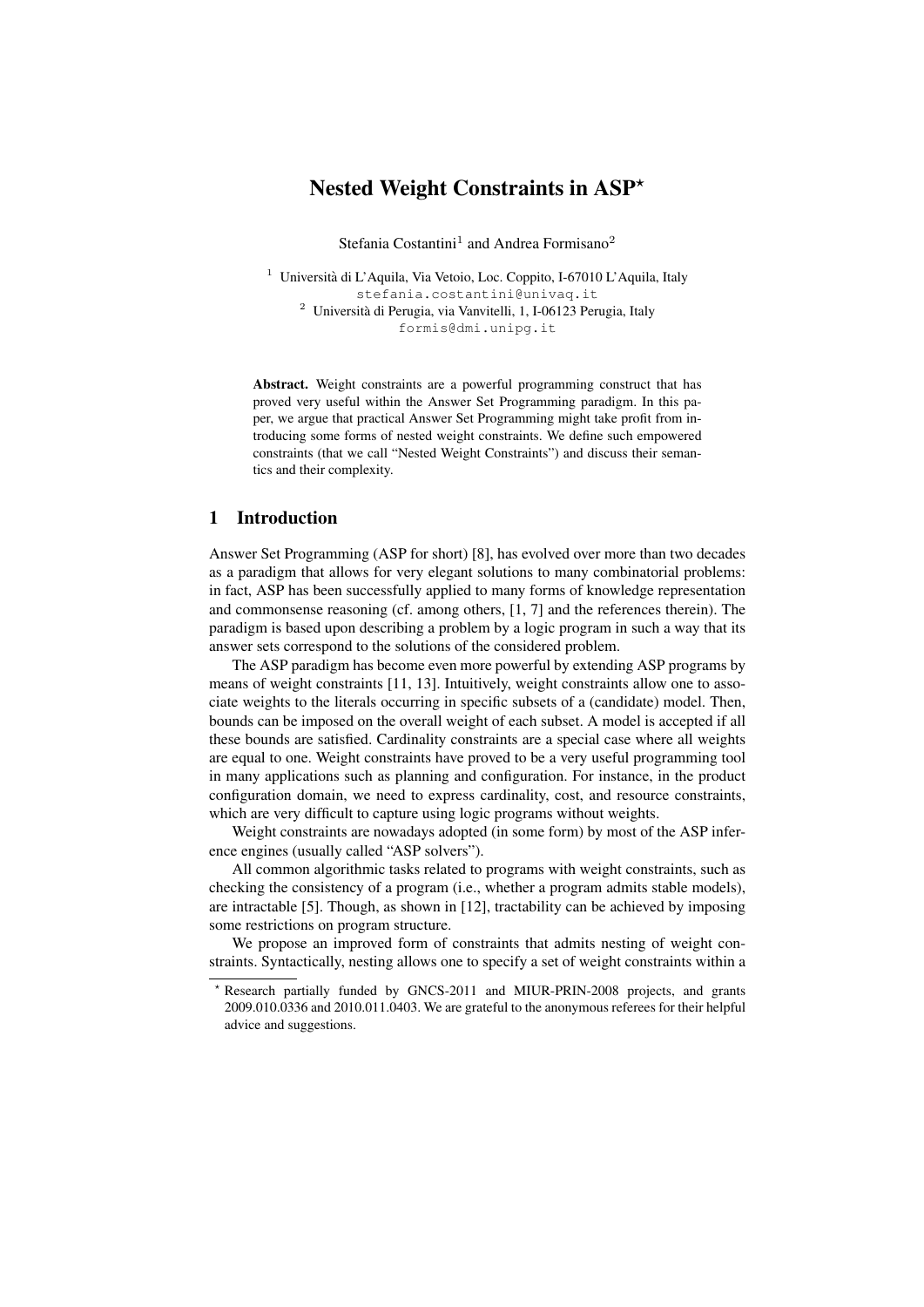"container" weight constraint. In turn, such "contained" constraints may include other constraints, and so on. Semantics is given by requiring that the satisfaction of the internal constraints has to be evaluated with respect to the *context* defined by the containing constraints. Hence, the new construct introduces a form of locality in program rules: two identical weight constraints might be differently evaluated depending on the context in which they occur. We will see that nesting can be introduced without affecting complexity.

We argue that practical ASP programming might take profit from the introduction of nested weight constraints. In particular, our proposal is aimed at improving *elaboration tolerance* where, [10]:

"A formalism is elaboration tolerant to the extent that it is convenient to modify a set of facts expressed in the formalism to take into account new phenomena or changed circumstances. Representations of information in natural language have good elaboration tolerance when used with human background knowledge. Human-level AI will require representations with much more elaboration tolerance than those used by present AI programs, because human-level AI needs to be able to take new phenomena into account. The simplest kind of elaboration is the addition of new formulas. We'll call these additive elaborations. Next comes changing the values of parameters. Adding new arguments to functions and predicates represents more of a change. However, elaborations not expressible as additions to the object language representation may be treatable as additions at a meta-level expression of the facts . . . "

One can say that elaboration tolerance implies the ability to cope with minor changes to input problems without major revisions. The introduction of constructs involving forms of locality, as well as modularity, goes in this direction. In what follows, we will take a sample problem (which is however a representative of a wide class) and we will show that the formalization in ASP benefits from the use of nested weight constraints.

The paper is structured as follows. In Section 2 we recall the notions of weight (and cardinality) constraints. Section 3 introduces the enhancements we intend to propose, for the case of ground programs. In Section 4 we further extend the formalism by introducing conditional literals [11] and the use of variables to denote collections of literals. An example is exploited in Section 5 to illustrate nested weight constraints. The complexity issue is addressed in Section 6. Finally, in Section 7 we conclude.

### 2 Weight and Cardinality Constraints in ASP

Weight and cardinality constraints were introduced in [11, 13], where their semantics is also presented, as well as their implementation in the context of the ASP solver smodels. Deciding whether a program involving ground weight constraints has an answer set is still NP-complete, and computing an answer set is still FNP-complete. Though the computational complexity remains the same, the modeling power of the extended language is higher, as proved by the wide application of this construct.

In what follows we recall the syntax and semantics of (ground) programs with weight constraints by abstracting away from any particular concrete syntax. We assume known the usual notions of constant, predicate, term, atom, literal, etc. Let us consider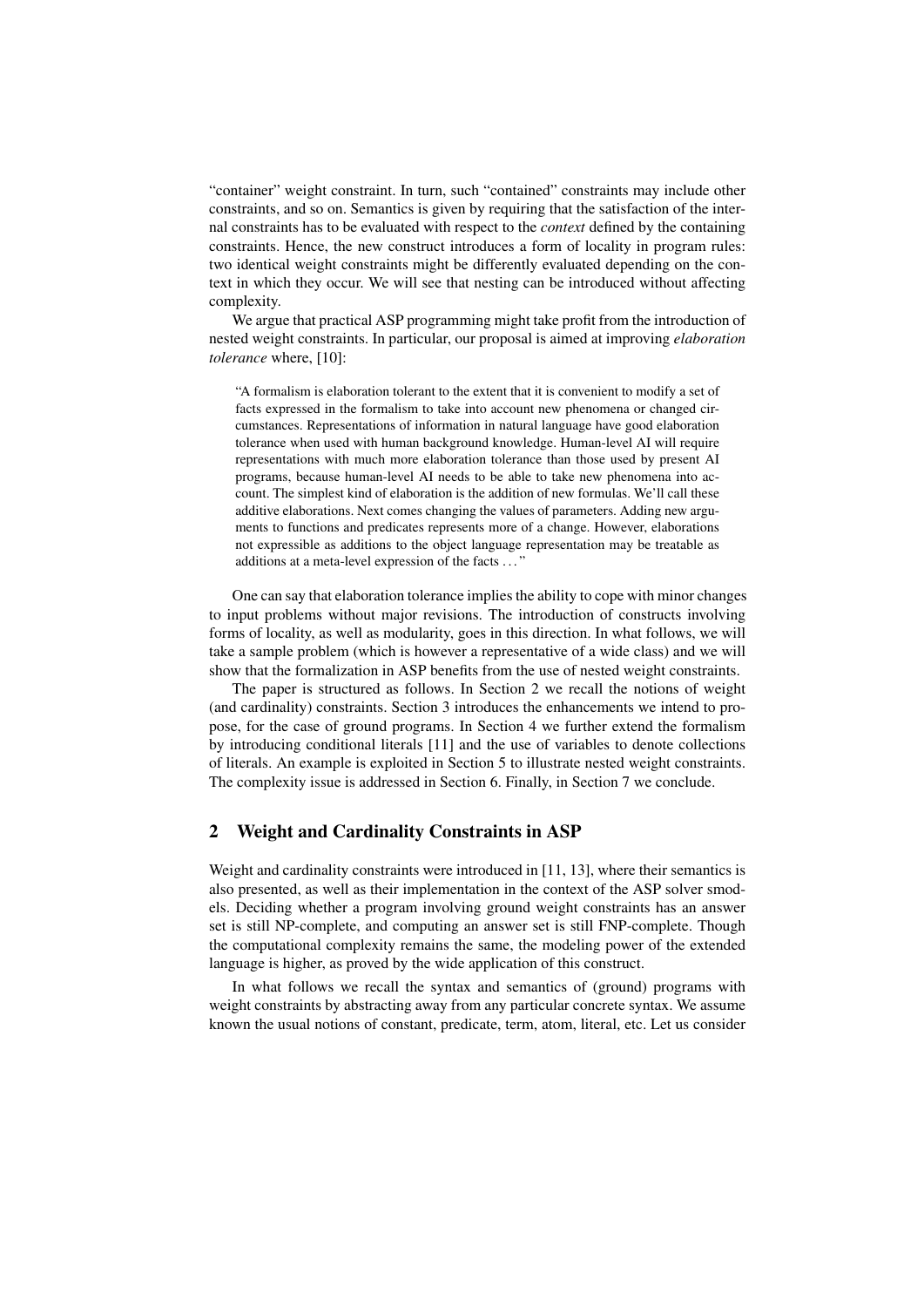as fixed an underlying language and consequently let  $\beta$  denote the corresponding Herbrand base, namely the set of all ground atoms of the given language.

Atoms have the form  $p(t_1, \ldots, t_k)$  where p is a predicate symbol and each  $t_i$  is a term. For a literal  $\ell$ , let  $\pi(\ell)$  denote the predicate symbol of  $\ell$  (e.g.,  $\pi(p(t_1, \ldots, t_k) =$ p). For a set of literals S, let  $\pi(S) = {\pi(\ell) | \ell \in S}.$ 

A *weight literal* over is a pair  $(a, j)$  or  $(\neg a, j)$  for  $a \in \mathcal{B}$  and  $j \in \mathbb{N}$ , the weight of the literal and  $\neg$  denotes *default negation*.<sup>3</sup> A *weight constraint* is a triple  $(S, l, u)$  where S is a set of weight literals and  $l \leq u$  are non-negative integers, the lower and upper bound. We will often use the symbol  $\infty$  to denote an arbitrarily large upper bound. (This will be useful in situations in which the upper bound is not specified.\) Moreover, as a shorthand notation, we denote by a the weight constraint  $({(a, 1)}, 1, 1)$ .

For a given constraint  $c = (S, l, u)$ , we indicate S with  $Cl(c)$ , l with  $l(c)$  and u with  $u(c)$ . A weight constraint where for every weight literal  $(a, j)$  and  $(\neg a, j)$  we have  $j = 1$  is called a *cardinality constraint*.

A rule r is a pair  $(h, b)$  where h (the head) is a weight constraint and b (the body) is a set of weight constraints. We indicate h with  $H(r)$  and b with  $B(r)$ .

A (ground) program with weight constraints (for short, PWC) is a set of rules.

Given a weight constraint  $c$  and a set of atoms  $I$ , we define the *weight* of  $c$  in  $I$  as  $W(c, I) = \sum_{(a,j) \in Cl(c) \wedge a \in I} j + \sum_{(\neg a,j) \in Cl(c) \wedge a \notin I} j.$ 

A set of atoms I is a model of c (denoted by  $I \models c$ ) iff  $l(c) \leq W(c, I) \leq u(c)$ . (Notice that the second inequality always holds if  $u(c) = \infty$ .)

For a set of weight constraints C,  $I \models C$  iff  $I \models c$  for all  $c \in C$ . Moreover, I is a model of a rule r (denoted by  $I \models r$ ) iff  $I \models H(r)$  whenever it  $I \models c$  holds for each  $c \in B(r)$ . For a set of rules  $R, I \models R$  iff  $I \models r$  for all  $r \in R$ .

Stable models of a PWC are obtained by means of an extension to the GL-reduct [1] that, instead of removing rules where some negative literals in the body are not modeled in a given set of atoms (candidate stable model)  $I$ , it removes rules where the upper bound of some weight constraints in the body are not satisfied. The upper bounds of constraints are removed and the lower bounds are rearranged in order to eliminate negative literals. Each rule  $r$  is then replaced by a set of rules each of them having as head one of the positive literals in  $H(r)$  which belongs to I. In this manner, a positive PWC is obtained where the heads of rules are atoms. Finally,  $I$  is a stable model if it is the unique minimal model of this resulting program. Following [13], we have:

**Definition 1** (PWC Semantics). Let P be a PWC and let  $I \subseteq \mathcal{B}$ . The reduct  $c^I$  of *a constraint* c *w.r.t.* I *is obtained from* c *by removing all negative literals, by setting the upper bound to be*  $\infty$ , and by replacing the lower bound with the value  $l' =$  $max(0, l(c) - \sum_{(\neg a, j) \in Cl(c) \land a \notin I} j).$ 

*The reduct* P <sup>I</sup> *of the program* P *w.r.t.* I *is obtained by first removing each rule whose body contains a constraint* c *with*  $W(c, I) > u(c)$ . Afterwards, each remaining *rule r is replaced by the set of all rules of the form*  $(h, b)$ *, for*  $(h, j) \in Cl(H(r))$  *such that*  $h \in I$  *and*  $b = \{c^I : c \in B(r)\}.$ 

 $3$  For the sake of simplicity, in this paper we will deal with non-negative integer weights only. Generalizations involving negative values, as well as real numbers, are possible [13].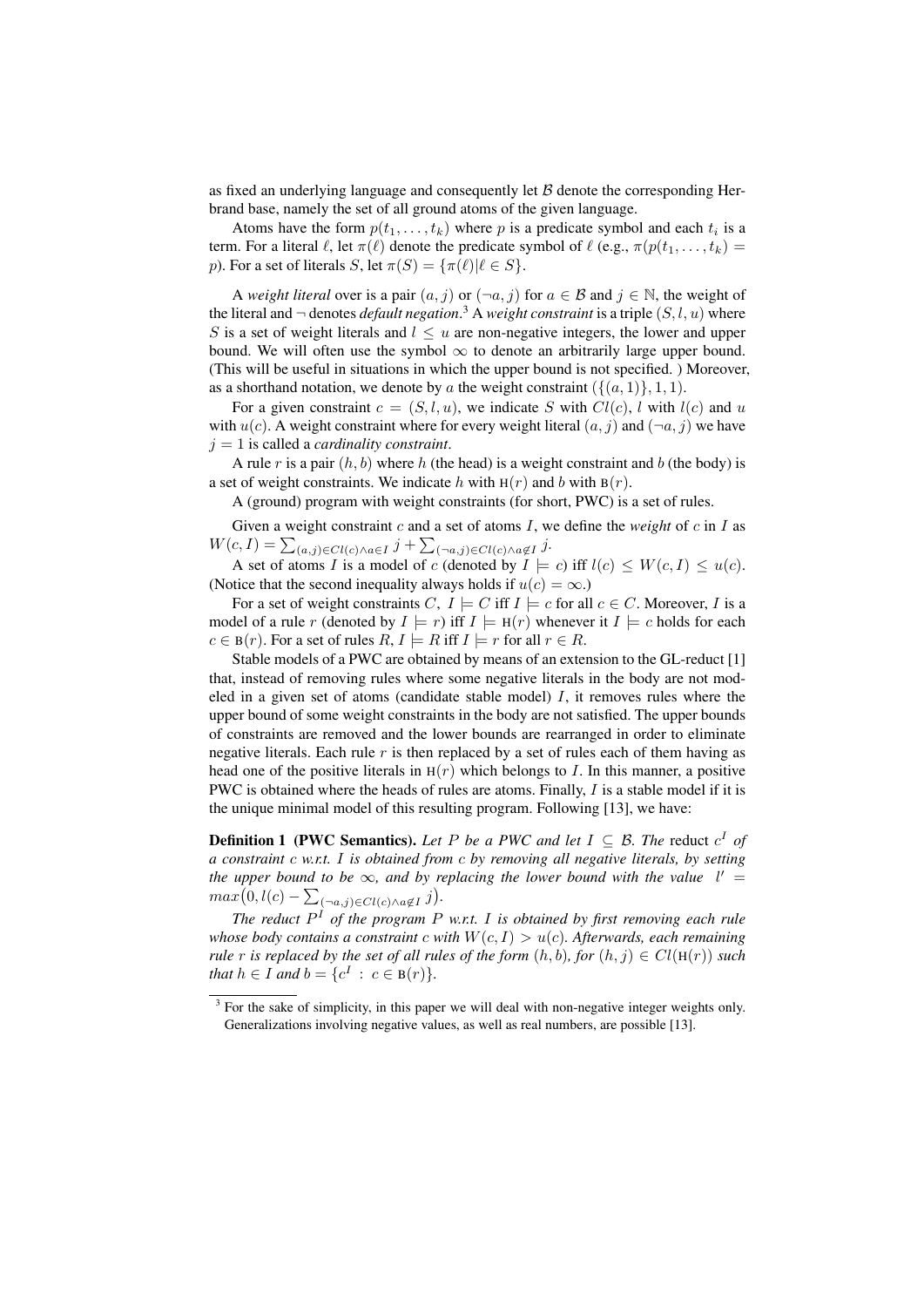*The set I is a stable model of P iff it is a model of*  $P<sup>I</sup>$  *and there exists no*  $J \subsetneq I$ such that  $J$  is a model of  $P^I$ .

## 3 Nested Weight Constraints

In this section we introduce an extension of ASP where weight constraints can be arbitrarily nested. As we will see, in this extension one can specify within an "external" weight constraint a collection of "internal" weight constraints. These represent conditions on the satisfiability of the outer constraint. Conversely, the external constraint affects the interpretation of internal weight literals and defines the *local context* where these weights literals have to be evaluated.

Definition 2. *A* nested weight constraint *(NWC) is a tuple* (S, N, l, u) *where*

- S *is a finite set of weight literals,*
- $l \leq u$  *are two non-negative integers (as before u can be*  $\infty$ ),
- N *is a (possibly empty) finite collection of nested weight constraints*

The definitions of rule and program are given as one expects. We also extend to NWCs the notation introduced earlier and, moreover, for any given NWC  $c = (S, N, l, u)$  we denote N with  $N(c)$ . The *depth* of a given NWC c, denoted by  $\text{depth}(c)$ , is defined as:

$$
depth(c) = \begin{cases} 1 & \text{if } N(c) = \emptyset \\ 1 + \max_{c' \in N(c)} depth(c') & \text{otherwise} \end{cases}
$$

The depth of a given program  $\tilde{P}$  is the maximum value among the depths of its NWCs.

For the purposes of this paper, it is not restrictive to assume the finiteness of the Herbrand universe of the underlying language. We will also consider only programs with finite depth.

The notion of satisfaction for NWCs requires some preliminary definitions. In particular, let  $X, Y \subseteq B$  be two disjoint sets of atoms and  $c = (S, N, l, u)$  an NWC. Then, we define the *weight* of the constraint  $c$  (w.r.t.  $X, Y$ ) as follows:

$$
W(c, X, Y) = \sum_{(a,j)\in S \wedge a \in X} j + \sum_{(\neg a,j)\in S \wedge a \in Y} j \tag{1}
$$

We say that a pair of sets of atoms X, Y satisfies the NWC  $c = (S, N, l, u)$ , and write  $(X, Y) \models c$ , if the following two conditions hold:

1.  $l \leq W(c, X, Y) \leq u$ ;

2. for all  $c' \in N$  it holds that  $(U, V) \models c'$ , where

$$
U = \{a \mid a \in X \land \pi(a) \notin \pi(S)\} \cup \{a \mid a \in X \land a \in S\}
$$
  

$$
V = \{a \mid a \in Y \land \pi(a) \notin \pi(S)\} \cup \{a \mid a \in Y \land \neg a \in S\}
$$
 (2)

Given a set of atoms I we say that I models an NWC c and write  $I \models c$ , iff  $(I, \mathcal{B} \setminus I) \models c$ . For a set Q of NWCs we write  $I \models Q$  iff  $I \models c$  for each  $c \in Q$ .

Notice that, in absence of nesting, namely, for an NWC  $c = (S, N, l, u)$  with  $N = \emptyset$ , we obtain the notion introduced earlier for weight constraints. If  $N \neq \emptyset$ , the satisfaction of  $c$  also depends on the satisfaction of the NWCs in  $N$ . In turn, the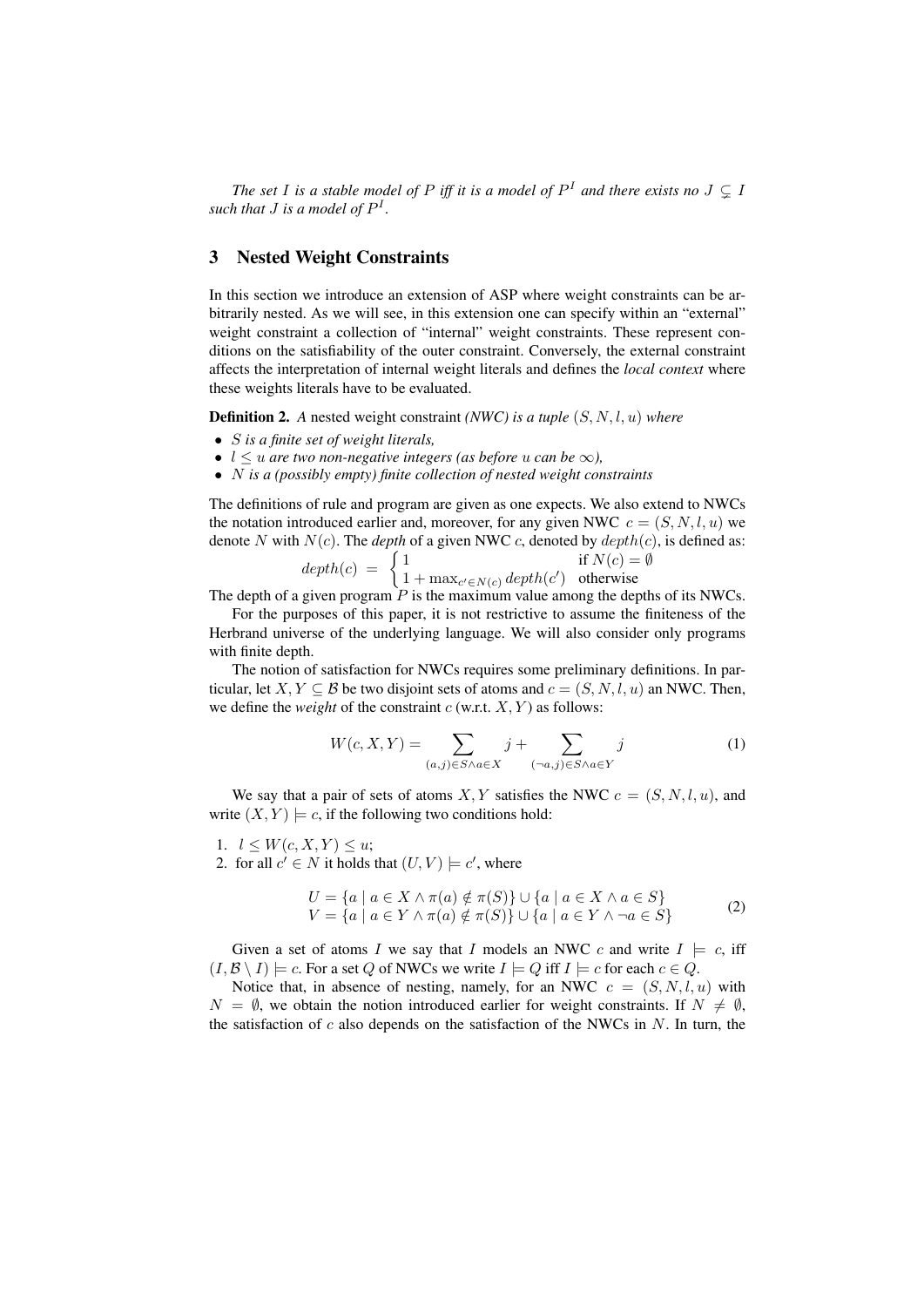satisfaction of each  $c' \in N$  has to be evaluated *within the context* determined by S. In particular, consider the above definition of satisfaction for an NWC  $c$ . The weight of a nested constraint  $c' \in N$  is evaluated by considering only those atoms belonging to the subsets  $U \subseteq X$  and  $V \subseteq Y$  (recall that for the overall constraint c we have  $X = I$  and  $Y = \mathcal{B} \setminus X$  for a given set of atoms *I*). In this way, all weight literals in c'having an atom in  $\mathcal{B} \setminus (U \cup V)$  are assumed to have null weight. More precisely, in evaluating the weight of c' we ignore the weights of all literals  $\ell$  with  $\pi(\ell) \in \pi(S)$  not occurring in S. The same procedure is recursively applied in evaluating the weights of the constraints  $c'' \in N(c')$ , and so on.

Note that, the above definition of satisfaction implicitly exploits, in (2), a partition of a Herbrand base  $\beta$ . Each block of this partition corresponds to a single predicate symbol and consists of all the atoms having such leading symbol. Observe that the approach can be generalized since any partition of  $\beta$  can be used.

As before, a set of atoms I is a model of a rule r (denoted by  $I \models r$ ) iff  $I \models H(r)$ whenever  $I \models B(r)$  holds. Given a program  $P, I \models P$  iff  $I \models r$  for all  $r \in P$ .

Now, we adapt the notion of reduct to deal with the nesting of constraints. Given an NWC  $c = (S, N, l, u)$  and a pair of disjoint sets of atoms X, Y, the *reduct* of c w.r.t.  $X, Y$  is so defined (*a* denotes an atom):

$$
c^{(X,Y)} = (\{(a,j)|(a,j) \in S\}, \{d^{(U,V)}|d \in N\}, \max(0, l - \sum_{(\neg a,j) \in S \land a \in Y} j), \infty)
$$

where U and V are obtained from X, Y and S as explained earlier (cf., (2) of page 4). For a set Q of NWCs we denote by  $Q^{(X,Y)}$  the set  $\{c^{(X,Y)} | c \in Q\}$ .

Given a program with NWCs, the reduct  $P<sup>I</sup>$  of P w.r.t. a set of atoms I is so defined:

$$
P^{I} = \left\{ (a, (\mathbf{B}(r))^{(I, \mathcal{B} \setminus I)}) \mid r \in P, (a, j) \in Cl(\mathbf{H}(r)), a \in I, \newline W(c, I, \mathcal{B} \setminus I)) \le u(c) \text{ for all } c \in \mathbf{B}(r) \right\}
$$
(3)

Notice that each rule r in  $P<sup>I</sup>$  has an head of the form  $({(a, 1)}, {1, 1})$ , for some atom a. Moreover, no negative literal occurs in the body of  $r$ . Similarly to the case of ordinary weight constraints, we introduce an operator  $T_{PI}$  defined as follows:

$$
T_{P^I}(J) = \{a \mid \exists r \in P^I, a = \mathbf{H}(r), J \models \mathbf{B}(r)\}\tag{4}
$$

**Proposition 1.** Given a program  $P^I$  and two sets of atoms  $J_1$  and  $J_2$ , if  $J_1 \subseteq J_2$  then  $T_{PI}(J_1) \subseteq T_{PI}(J_2)$ .

*Proof.* (Sketch). Let  $a \in T_{P^I}(J_1)$ . There exists a rule  $r \in P^I$  of the form  $(a, B(r))$ such that  $J_1 \models B(r)$ . Hence, for each NWC  $c = (S, N, l, \infty) \in B(r)$ , we have that  $l \leq W(c, J_1, \mathcal{B} \setminus J_1)$  and for each  $c' \in N$ ,  $(U_1, V_1) \models c'$ , with  $U_1 = \{a \mid a \in$  $J_1 \wedge \pi(a) \notin \pi(S) \} \cup \{a \mid a \in J_1 \wedge a \in S\}$  and  $V_1 = \{a \mid a \in (\mathcal{B} \setminus J_1) \wedge \pi(a) \notin \pi(S) \}$  $\pi(S)$   $\cup$  {a | a  $\in$  ( $\mathcal{B} \setminus J_1$ )  $\wedge \neg a \in S$ }. If  $J_1 \subseteq J_2$ , then  $l \leq W(c, J_2, \mathcal{B} \setminus J_2)$  plainly follows because there are no negative literals in S. Observe now that  $U_2 = \{a \mid a \in$  $J_2 \wedge \pi(a) \notin \pi(S) \} \cup \{a \mid a \in J_2 \wedge a \in S\} \supseteq U_1$  and  $V_2 = \{a \mid a \in (\mathcal{B} \setminus J_2) \wedge \pi(a) \notin \mathcal{C}\}$  $\pi(S)$ }  $\cup$   $\{a \mid a \in (\mathcal{B} \setminus J_2) \land \neg a \in S\} \subseteq V_1$ . The fact that  $(U_2, V_2) \models c'$  holds for each  $c' \in N$  can be shown by induction on the maximum depth of nesting in N. In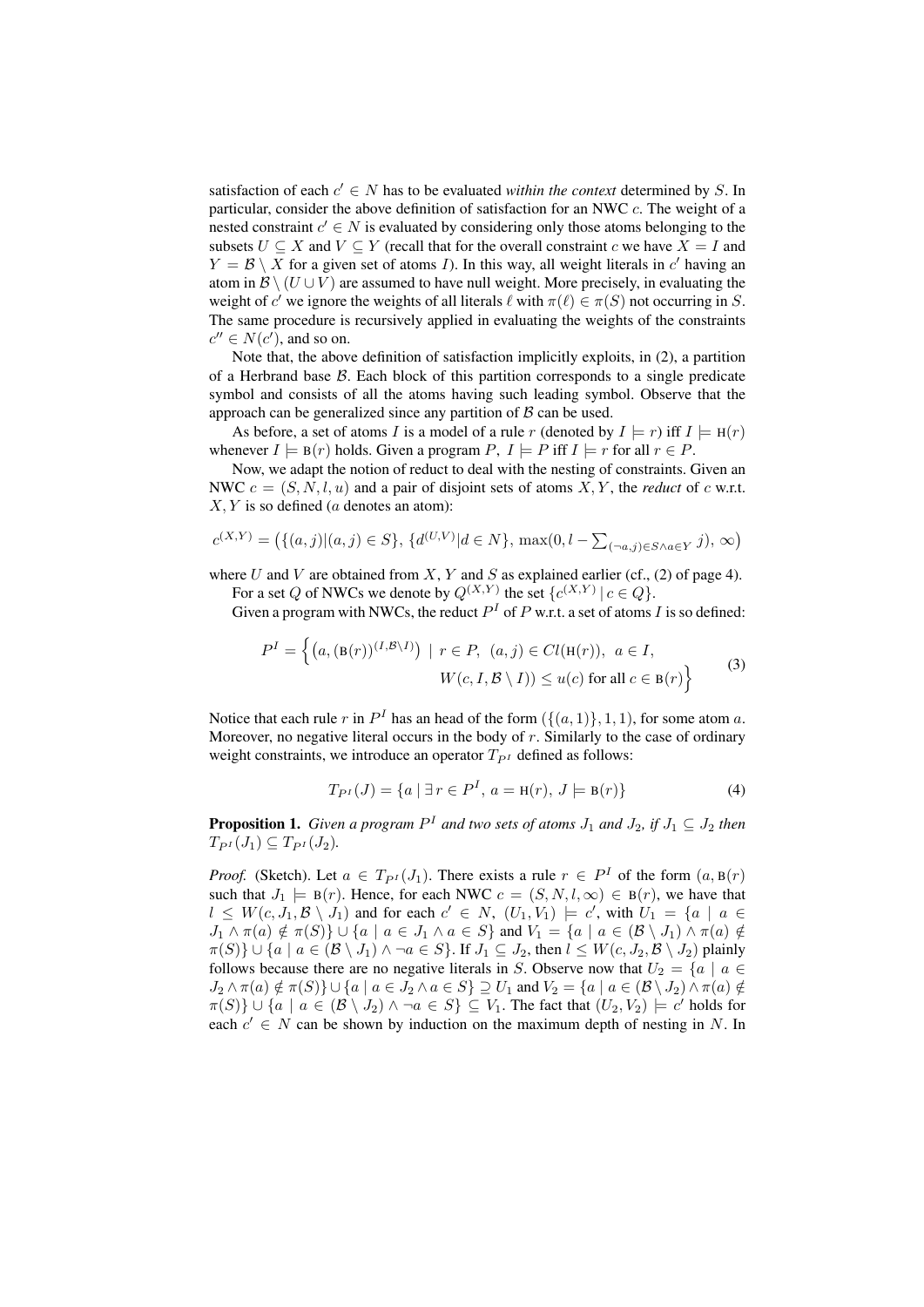particular, in absence of nesting (namely, if  $N = \emptyset$ ) the result is immediate. The proof of inductive step relies on the fact that no negative literal occurs in  $N$ . This allows us to conclude that  $J_2 \models B(r)$ , hence  $a \in T_{P^I}(J_2)$ .

Given a program P and a set of atoms I, by the previous result, the operator  $T_{PI}$  is monotone and has an unique least fix-point which is obtainable by iterated applications of  $T_{PI}$  starting from the empty set. Let us denote such a fix-point by  $T_{PI} \uparrow$ .

We have the following notion of stable model for programs with NWCs.

Definition 3. *Given a program with NWCs* P*, a set* I *of atoms is a stable model for* P *iff*  $I \models P$  *and*  $I = T_{PI} \uparrow$ 

### 4 Conditional literals and the use of variables

Similarly to the approach of [11], in this section we adapt the treatment described in Section 3 to deal with *conditional literals*.

A conditional literal has the form  $\ell$ :s where  $\ell$  is a weight literal and s is a (possibly empty) set of atoms. The intended meaning is that the conjunction of the atoms in s constitutes a precondition for the satisfiability of  $\ell$ . (Empty conditions, i.e.,  $s = \emptyset$ , are trivially satisfied. Conditional literals of the form  $\ell:\emptyset$  correspond to weight literals as introduced in Section 3. We will often write  $\ell$  in place of  $\ell:\emptyset$ .)

All the notions introduced in Section 3 can be easily adapted to deal with conditional literals. In what follows we outline the main steps of such an adaptation. For the sake of readability, in doing this we will maintain the same notational conventions. The next definition is the counterpart of Def. 2:

Definition 4. *A* nested weight constraint *(NWC) is a tuple* (S, N, l, u) *where*

- S *is a finite set of conditional literals,*
- $l \leq u$  are two non-negative integers (*u* can be  $\infty$ ),
- N *is a (possibly empty) finite collection of nested weight constraints*

Rules and programs are defined as one expects.

The notion of satisfaction for NWCs is slightly complicated w.r.t. the one in Section 3. This is so because the initial set of atoms (i.e., the candidate model,  $Z$  in the following) has to be considered in evaluating the preconditions of all conditional literals. Let  $Z, X, Y \subseteq B$  be sets of atoms such that  $X \subseteq Z$  and  $Y \subseteq (Z \setminus B)$ . We define the *weight* of the NWC  $c = (S, N, l, u)$ , w.r.t.  $Z, X, Y$ , as follows:

$$
W(c, Z, X, Y) = \sum_{(a,j): s \in S \land a \in X \land s \subseteq Z} j + \sum_{(\neg a,j): s \in S \land a \in Y \land s \subseteq Z} j
$$

We say that a the sets of atoms  $Z, X, Y$  satisfy the NWC  $c = (S, N, l, u)$ , and write  $(Z, X, Y) \models c$ , if the following two conditions hold:

1.  $l \leq W(c, Z, X, Y) \leq u;$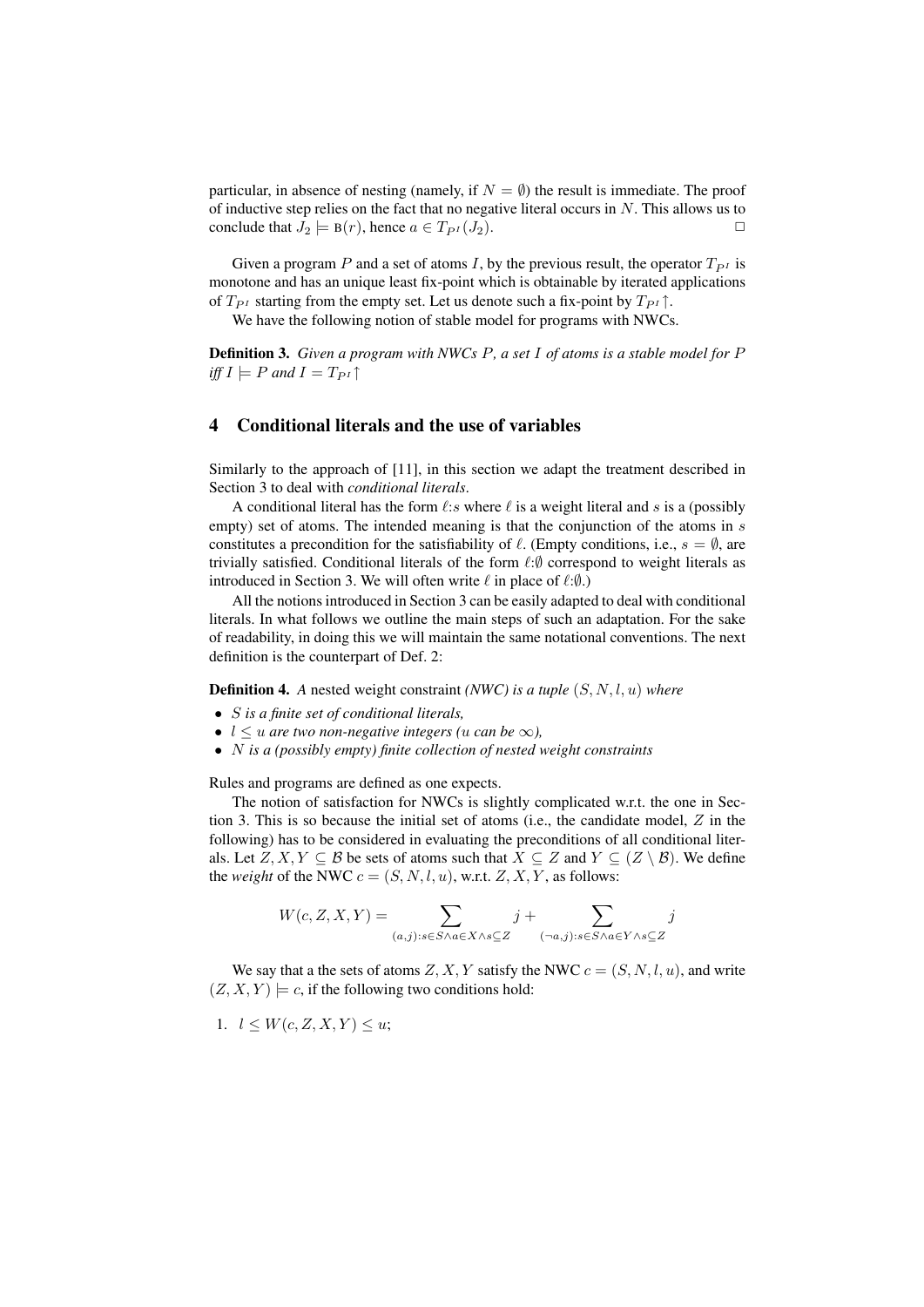2. for all  $c' \in N$  it holds that  $(Z, U, V) \models c'$ , where

$$
U = \{a \mid a \in X \land \pi(a) \notin \pi(S)\} \cup \{a \mid a \in X \land (a, j): s \in S \land s \subseteq Z\}
$$
  

$$
V = \{a \mid a \in Y \land \pi(a) \notin \pi(S)\} \cup \{a \mid a \in Y \land (\neg a, j): s \in S \land s \subseteq Z\}
$$
(5)

where, with abuse of notation, we denote by  $\pi(S)$  the set  $\{\pi(\ell)|\ell: s \in S\}$ .

Given a set I of atoms, we say that I models an NWC c and write  $I \models c$ , iff  $(I, I, \mathcal{B} \setminus I) \models c$ . For a set Q of NWCs we write  $I \models Q$  iff  $I \models c$  for each  $c \in Q$ .

Analogously to what seen in Section 3, the satisfaction of each  $c' \in N$  has to be evaluated within the context determined by S. The same recursive scheme outlined in Section 3 applies here in evaluating the satisfiability of NWCs.

As before, a set I of atoms is a model of a rule r (denoted by  $I \models r$ ) iff  $I \models H(r)$ whenever  $I \models B(r)$  holds. Given a program  $P, I \models P$  iff  $I \models r$  for all  $r \in P$ .

In defining the notion of reduct we have to take into account all preconditions of conditional literals. Let  $Z, X, Y$  be sets of atoms. The *reduct* of an NWC  $c =$  $(S, N, l, u)$ , w.r.t.  $Z, X, Y$ , is so defined:

$$
c^{(Z,X,Y)} = (\{(a,j) : s \mid (a,j) : s \in S\}, \{d^{(Z,U,V)} \mid d \in N\},\
$$

$$
\max(0, l - \sum_{(\neg a,j) : s \in S \land a \in Y \land s \subseteq Z} j), \infty)
$$

where U and V are obtained from  $X, Y, Z$ , and S as explained earlier (cf., (5)).

In analogy with the cases of plain [11, Def. 2] and nested (Section 3) weight constraint, given a program P and a set of atoms I, the reduct  $P<sup>I</sup>$  is so defined:

$$
P^{I} = \left\{ (a, \mathbf{B}(I, r, s)) \mid r \in P, (a, j): s \in Cl(\mathbf{H}(r)), \{a\} \cup s \subseteq I
$$

$$
W(c, I, I, \mathcal{B} \setminus I)) \le u(c) \text{ for all } c \in \mathbf{B}(r) \right\}
$$

where  $B(I, r, s)$  denotes the set

$$
B(I,r,s) = \left\{ c^{(I,I,B\backslash I)} \mid c \in B(r) \right\} \cup \left\{ (\{(b,1)\}, \emptyset, 1, \infty) \mid b \in s \right\} \cup \left\{ (\{(a,1)\}, \emptyset, 1, \infty) \mid (-b,j): r \in Cl(c), a \in r \text{ s.t. } b \notin I, r \subseteq I \right\} \tag{7}
$$

The definition of the reduct  $P<sup>I</sup>$  of a program is slightly more involute than the homologous definition given in Section 3. This is so because each negative literal  $(\neg b, j)$ : r, with  $b \notin I$ , occurring in an NWC of the body of a rule r, will give its contribution to the weight of the NWC only if the precondition  $r$  holds in  $I$ . This requirement must be reflected in the program  $P<sup>I</sup>$  by adding the set shown in (7). In this manner the body of the resulting rule will be falsified whenever any of such preconditions is false.

Now, we can define an operator  $T_{PI}$  exactly as done in (4). Such an operator is monotone (an analogous to Proposition 1 can be stated) and has an unique least fixpoint. Def. 3 can be properly generalized to the case of NWCs with conditional literals:

Definition 5. *Given a program* P *with NWCs involving conditional literals, a set of atoms I is a stable model for*  $P$  *iff*  $I \models P$  *and*  $I = T_{P}I$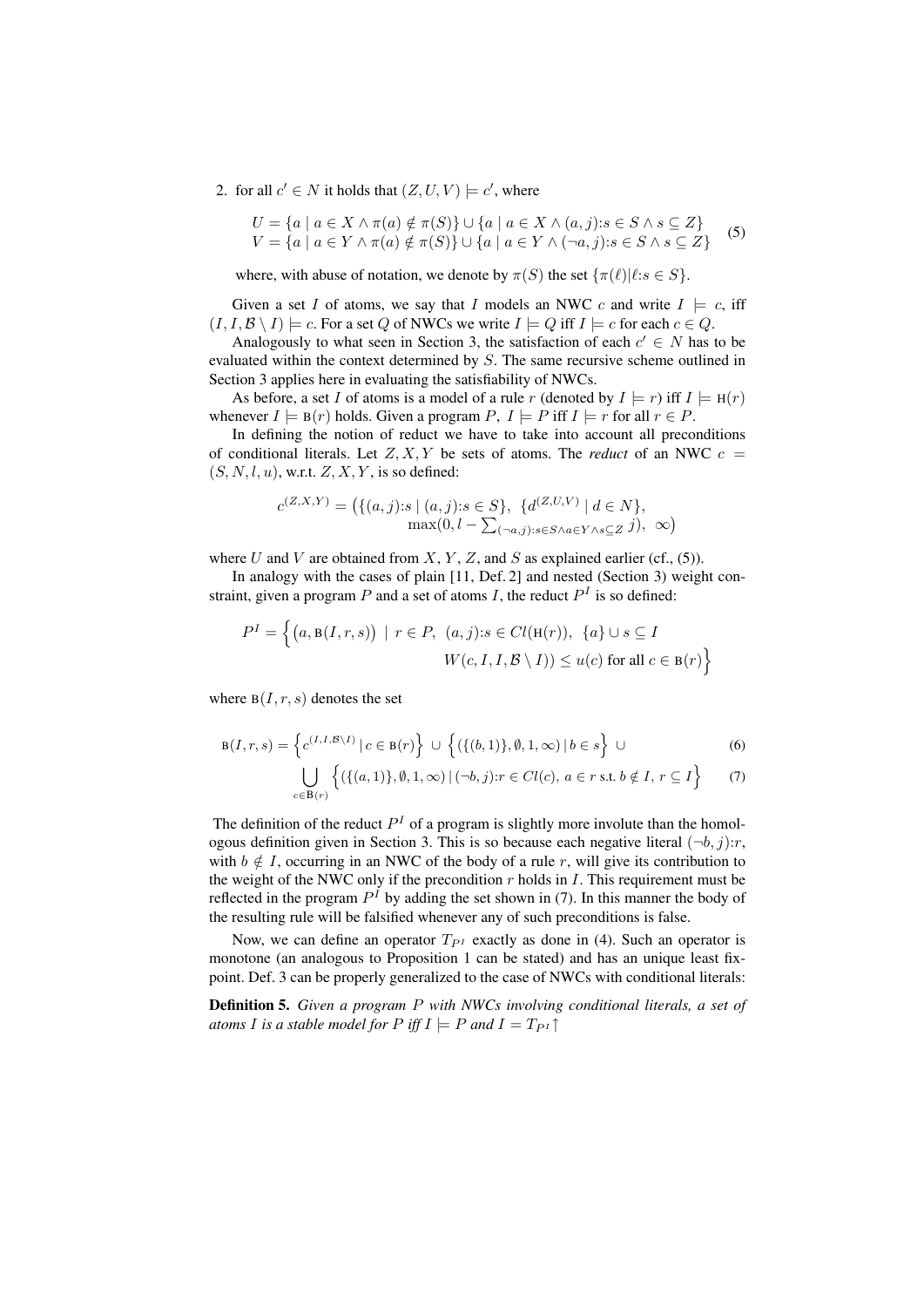Variables can be exploited to denote collections of weight literals. This is done by admitting non-ground conditional weight literals  $\ell:\varphi$  where  $\ell$  has, in general,<sup>4</sup> the form  $(p(X_1, \ldots, X_n), j)$  (or the form  $(\neg p(X_1, \ldots, X_n), j)$ ) and each  $X_i$  is a variable (for  $n \geq 0$ ). Similarly,  $\varphi$  is a set of not necessarily ground atoms. Let  $var(\varphi)$  =  $\{X_1, \ldots, X_n, Y_1, \ldots, Y_m\}$  be the set of all the variables occurring in  $\varphi$  (for  $n, m \ge 0$ ). The variables  $X_1, \ldots, X_n$  are said to be *local* to the literal. The variables  $Y_1, \ldots, Y_m$ are said to be *global*.

Non-ground NWCs, rules, and programs, are then defined as one expects.

Given a program, it is not restrictive to impose that each local variable occurs in a single conditional literal. We will make this assumption in what follows.

Considering a rule with non-ground NWC, all its global variables should be intended as being universally quantified. The instantiation of a rule is defined as the set of the ground rules each of them obtainable, first, by grounding all global variables (i.e., by uniformly substituting them by ground terms from the Herbrand universe of the underlying language) and then by replacing each non-ground conditional weight literal with the collection of all its ground instances that are obtainable by grounding the local variables. Notice that, in a literal such as  $(a, j)$  (or  $(\neg a, j)$ ), we admit j to be a (global) variable. In this manner, each instantiation of this literal may have a different weight, determined through the grounding process. Analogously, the lower and upper bounds of an NWC can be expressed using variables, provided that the grounding process suitably instantiates them to non-negative integers. (In what follows we will adopt this option.)

The instantiation of a program  $P$  is defined as the set of all instantiations of rules in P. Stable models of programs involving variables are easily defined as follows:

Definition 6. *Given a (non-ground) program* P*, a set of ground atoms* I *is a stable model for* P *iff it is a stable model for the instantiation of* P*.*

Concrete syntax. In the following section, we describe a concrete encoding of a running example. In doing this we resort to the smodels-like notation, for programs, rules, and literals. In particular, we indicate by p an NWC of the form  $({p}, \emptyset, 1, 1)$ . Also, we denote a weight constraint

 $(\{(a_1, w_{a_1}), \ldots, (a_1, w_{a_1}), (\neg b_1, w_{b_1}), \ldots, (\neg b_m, w_{b_m})\}, l, u)$ as  $l[a_1 = w_{a_1}, \ldots, a_n = w_{a_n},$  *not*  $b_1 = w_{b_1}, \ldots,$  *not*  $b_m = w_{b_m}]u$  and, similarly, an NWC  $(\{(a_1, w_{a_1}), \ldots, (a_1, w_{a_1}), (\neg b_1, w_{b_1}), \ldots, (\neg b_m, w_{b_m})\}, \{W_1, \ldots, W_k\}, l, u)$ as  $l[a_1 = w_{a_1}, \ldots, a_n = w_{a_n},$  not  $b_1 = w_{b_1}, \ldots,$  not  $b_m = w_{b_m} \mid W_1, \ldots, W_k]$ u. In both cases, we omit u whenever  $u = \infty$ .

For the special case of cardinality constraints, i.e., when  $w_i = 1$  for all i, we adopt the shorthand notation  $l \{a_1, \ldots, a_n, not \ b_1, \ldots, not \ b_m\} u$ . Conditional literals of the form  $(a, j): \{b_1, \ldots, b_k\}$  will be denoted as  $a : b_1, \ldots, b_k = j$ . Moreover, in expressing weights and bounds of constraints we might use variables (intended to be suitably instantiated by the grounding phase). Finally, we denote a program rule as  $W_0$ :  $-W_1, \ldots, W_n$ , where the  $W_i$ s are (nested) weight constraints (for  $n \geq 0$ ).

<sup>&</sup>lt;sup>4</sup> Note that, in concrete encodings, constants are admissible in place of (some of) the  $X_i$ s. For simplicity, and without loss of generality, we assume that each  $X_i$  is a variable.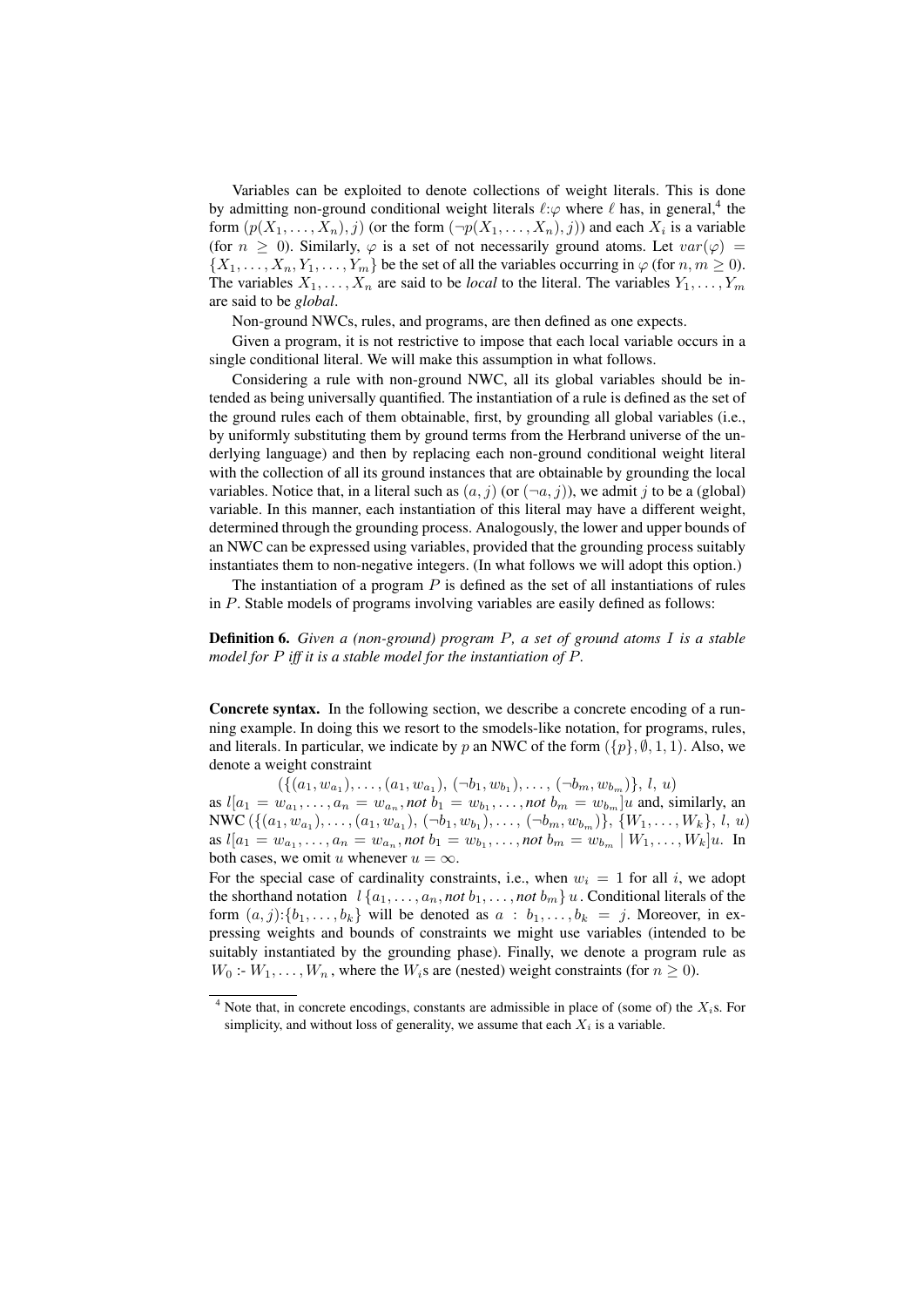### 5 A Case-study

To motivate the introduction of NWC into ASP, we resort to a case-study. Our running example is freely inspired by the Italian Computer Science undergraduate Program, that we shortly describe here in its basic features. Then, we provide an encoding using NWCs.

In order to get a bachelor degree in Computer Science, an Italian student is required to obtain 180 credits. Most of them must be obtained by attending courses and passing the corresponding exams. The remaining ones can be obtained by means of internships and a short thesis. There is a certain flexibility, so usually the number of credits that should be obtained from courses is allowed to vary within a range (say between 153 and 171, in the following encoding; actual ranges vary among different Universities and tracks). There are different possible choices for the courses to attend, so students are required to present what is called a "plan of studies", that must be approved by a Committee. Some courses must be taken at a certain year, for others there is some flexibility. For simplicity, we assume that the latter can be taken at any year and we neglect constraints related to the order in which certain courses should be taken.

Basically, the above (as described up to now) might be summarized by the following rule that characterizes possible plans of studies. (The atom in  $\neg$  ps (c, j) means that the course c is inserted into the plan of studies, at year  $\dot{\uparrow}$ .)

Min  $[in_ps(X,Y):course(X,W), course\_year(X,Y)] = W$  Max :credits bounds(Min, Max).

#### This knowledge base describes a possible problem instance:

```
\text{year}(1..3). credits bounds(153,171).
course_desc(programming, comp_science, 12).
course_desc(computer_architectures, comp_science, 6).
course_desc(databases, comp_science, 12).
course_desc(algorithms, comp_science, 12).
course_desc(theoretical_cs, comp_science, 6).
  ...
course_desc(calculus, mathematics, 6).
course_desc(optimization, mathematics, 6).
```
#### course(Course,Creds) :- course\_desc(Course,Area,Creds).

where each fact course desc  $(c, a, n)$  specifies that the course c belongs to the area a (see below) and corresponds to an amount of n credits. Moreover, we might assume the presence of facts of the form course\_year(c,y) specifying, for each year y, the admissible courses c for that year.

Clearly, this simple encoding does not model all aspects of the problem at hand. For instance, an aspect which is not represented is that a plan of study cannot include the same course several times. This can be imposed by adding this NWC (actually a cardinality constraint):

0  $\{in\_ps(X, Y): in\_ps(X, Y1), neq(Y, Y1)\}\ 0.$ 

In our case-study, it is always the case that some mandatory courses must be situated at a certain course year. To model this requirement we add this NWC to the initial rule: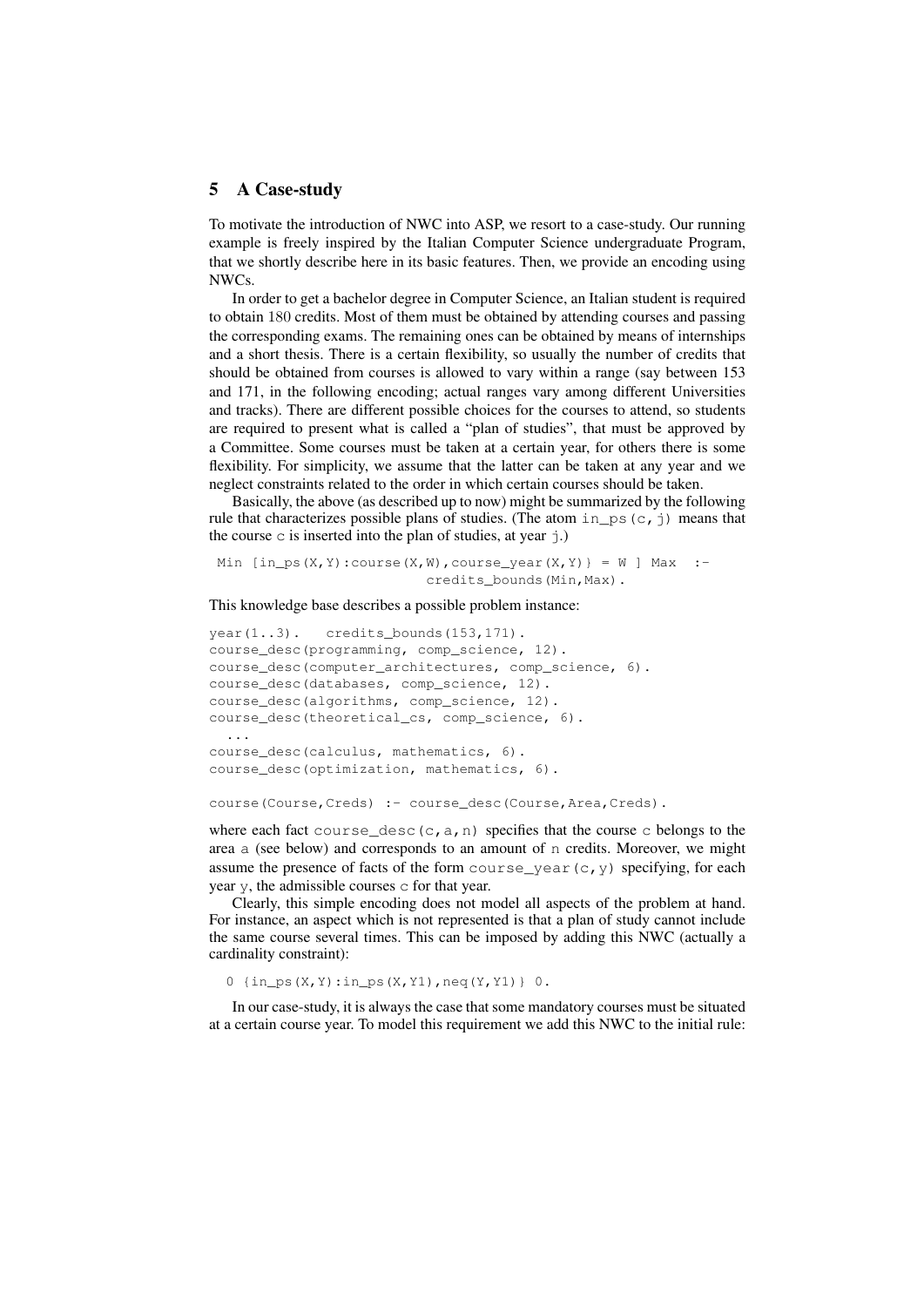0  $\{in\_ps(X, Y):$ mandatory $(X, Y1)$ , neq $(Y, Y1)$  0.

For courses that must be included in the solution, but can be situated at any year, we add this extra rule to the encoding:

 $1$ {in\_ps(C,Y):year(Y)}1 :- mandatory\_course(C).

The specific instance might specify, for example, this piece of knowledge:

```
mandatory(programming, 1). mandatory(computer architectures, 1).
mandatory(algorithms, 2). mandatory(theoretical cs, 3).
mandatory course(databases).
```
Finally, to avoid a student giving too many exams, there is a statement that enforces at least a minimum number of courses of the first two years to weigh 12 credits each. Also, courses are allowed to belong to certain scientific areas, namely Computer Science, Mathematics, Physics, and other different though related topics (within a list). However, there are directions stating that every subject should contribute to the plan of studies for a quota ranging between a minimum and a maximum number of credits.

The next NWCs specify both the number of the 12 credit courses in the first years, and range of credits that can be allowed to the different areas. Here, the constants comp\_science, mathematics, . . . , identify (through the facts course\_desc listed earlier), the area of each course.

```
Min12 \{in\_ps(X, Y): course(X, W), leq(Y, 2), eq(W, 12)\}L1 [in_ps(X,Y):course\_desc(X,comp\_science,W), course\_year(X,Y)=W] U1
 ...
Ln \lceil in_ps(X,Y):course_desc(X,mathematics,W), course_year(X,Y)=W] Un
```
where the variables  $Min12, L1, U1, \ldots, Ln,$  and  $Un,$  (to be instantiated through atoms in the rule body) express the bounds on the minimum number of courses worth 12 credits in the first two years, and the minimum/maximum amounts of credits in the different areas.

Summing up, the encoding of our sample problem is as follows (to be joined with a specific instance specifying, together with the pieces of knowledge seen earlier, the predicate area\_bounds):

```
Min [ in_ps(X, Y): course(X, W), course_year(X, Y) }=W |
  0 \{in\_ps(X, Y): in\_ps(X, Y1), neg(Y, Y1)\}\ 0,
  0 \{in\_ps(X, Y):mandatory(X, Y1), neq(Y, Y1) 0,
  Min12 {in_ps(X,Y):course(X,W), leq(Y,2), eq(W,12)},L1 \left[ \text{in} \text{ps}(X, Y) : \text{course\_desc}(X, \text{comp\_science}, W) \right], course_year(X, Y) = W] U1,
            ...
  Ln [in_ps(X,Y):course\_desc(X,mathematics,W), course\_year(X,Y)=W] Un
] Max :- credits_bounds(Min,Max), min_12(Min12),
             area_bounds(comp_science,L1,U1),
                      ...
```
area\_bounds(mathematics, Ln, Un).

 $1$ {in\_ps(C,Y):year(Y)}1 :- mandatory\_course(C).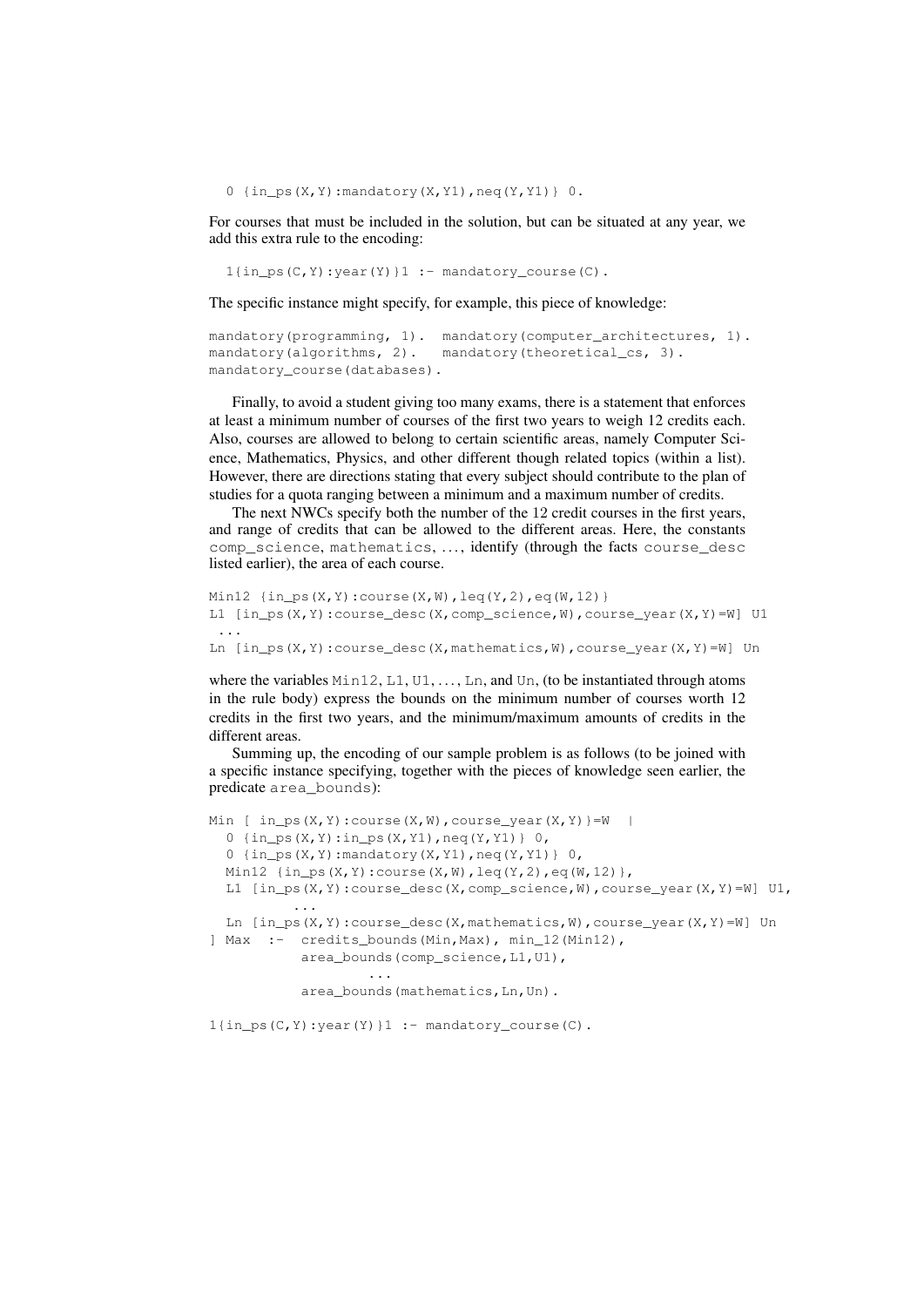We hope at this point to have convinced the reader that NWC can easily cope with aspects that can be relevant in a number of applications. Our case-study, in fact, is a simple example of a scheduling problem, where this kind of problems are an important realm of application of ASP. We believe therefore that many kinds of ASP applications might profit from programming constructs that allow for some degree of nesting. In other words, we deem it appropriate to introduce some kind of *contextual* constructs.

# 6 On the Complexity of Nested Weight Constraints

In [13] it is proved that introducing weight constraints does not affect the complexity of ASP. That is, for instance, the complexity of the problem of checking whether a program has a stable model does not depend on the presence of weight constraints. Here, we are more generally concerned with checking whether a program with NWCs admits stable models.

In what follows we address the complexity issue for NWC programs by focusing on the particular case of ground programs containing NWCs of bounded depth, as defined in Section 3.

Let k-NWC be the class of programs with depth not greater then k, for  $k \geq 0$ . For  $k = 2$  we have the following proposition.

Proposition 2. *Deciding whether a ground* 2*-NWC program admits stable models is NP-complete.*

*Proof.* (Sketch) The problem of deciding whether a ground 2-NWC program admits a stable model is NP-hard. This follows from the NP-completeness of ASP with weight constraints in absence of nesting [13]. As regards inclusion in NP, this can be verified by showing that, given a set  $M$  of atoms, it can be checked in polynomial time whether M is a stable model of P. To do this we have to show that: (a) given a rule  $r \in P$ , checking if  $M \models r$  takes polynomial time; (b) the reduct  $P_M$  of the program P has polynomial size w.r.t. the size of P; (c)  $T_{PM}$   $\uparrow$  can be computed in polynomial time.

As regards (a), observe that checking whether  $M \models c$  for an NWC c involves the evaluation of the weight of  $c$  (cf., (1)) and the computation of the sets  $U, V$  (cf., (2)). Both the computations can be completed in polynomial time (recall that  $depth(c) \leq 2$ ). Concerning (b), for each rule r in P a linear number of rules is introduced in  $P_M$ (cf., (3)). Moreover, for each NWC c occurring in r the computation of the reduct of  $c$  takes polynomial time. Finally,  $(c)$  can be shown by observing that the computation of the set  $I_2 = T_{PM}(I_1)$ , for a given  $I_1$ , can proceed by processing, one-by-one, the unsatisfied rules whose head is not in  $I_1$ , and checking the satisfaction of their bodies. By (b) we conclude that  $T_{PM} \uparrow$  can be computed in polynomial time.

The previous result generalizes to the case of  $k$ -NWC programs, for any fixed  $k$ .

From this result, it follows that NWCs might be rephrased in plain ASP. As shown in [13, 6], for weight constraints this can be done at the expense of introducing a (polynomial, but not insignificant\) number of new atoms and rules. Moreover, except for cardinality constraints, the translation is quite involved. Therefore, it turns out that weight constraints are a quite substantial programming construct, rather than simple syntactic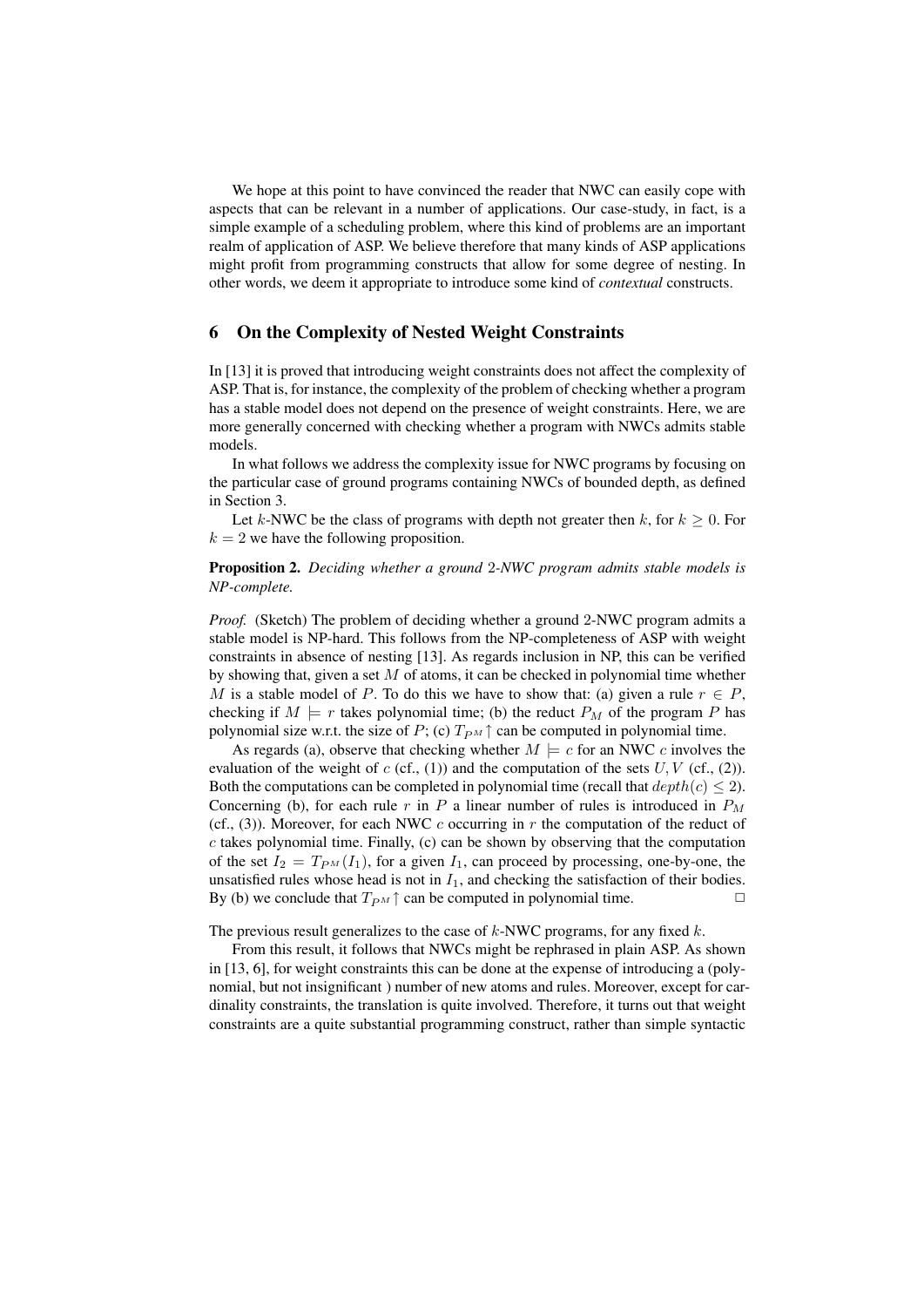sugar. This is of course true also for NWCs. Notice that, how to represent NWCs in plain ASP is far from easy to understand. Outlining a translation into plain ASP and evaluating the necessary number of additional atoms and rules is a subject of future work.

### 7 Concluding Remarks

In this paper, we have introduced an extension to the weight constraint construct, widely used in ASP practical programming. We have illustrated by means of a significant example the potential usefulness of the extension. We have formally defined the extension involving arbitrary nesting of weight constraints and provided a semantics for the enhanced framework. In the case when the depth of nesting is bounded, we proved that the new construct does not affect the complexity of ASP.

Much remains to be done. First of all, the complexity issue for NWC programs has not been completely investigated in the general case (when no bound on the nesting depth is assumed). Moreover, the proposed construct has not been implemented yet and no translation in plain ASP has been designed (this, by Proposition 2, at least for the bounded-depth case, should be achievable). When an implementation will be available, practical use will help us explore the feasibility of further extensions and generalizations. Also, we intend to explore the enrichment of weight constraints by means of complex preferences. In particular, the present work can be easily integrated with the approach to preference handling devised in [2, 3] and extended to weight constraints in [4]. In the resulting setting, referring to the above example one might enrich the formulation with student's preferences, stating for instance with kind of courses are preferred and in which conditions.

We will have to explore both the usefulness in practical applications of nestedconstraints, as well as their feasibility in cases where both negative weights and circular definitions are admitted.

From the formal point of view, we intend to extend the method of [6] so as to be able to extend the concept of *strong equivalence* to ASP programs with NWC. Strong equivalence [9] in fact, as widely recognized, provides an important conceptual and practical tool for program simplification, transformation and optimization. In the case of NWC programs, the form of locality implicitly present in NWCs might have interesting consequences. A further issue for future research regards the relation between NWC and (nested) aggregates.

## References

- [1] C. Baral. *Knowledge representation, reasoning and declarative problem solving*. Cambridge University Press, 2003.
- [2] S. Costantini and A. Formisano. Conditional preferences in P-RASP. In *Proceedings of LANMR'08*, 2008.
- [3] S. Costantini and A. Formisano. Modeling preferences and conditional preferences on resource consumption and production in ASP. *Journal of of Algorithms in Cognition, Informatics and Logic*, 64(1), 2009.